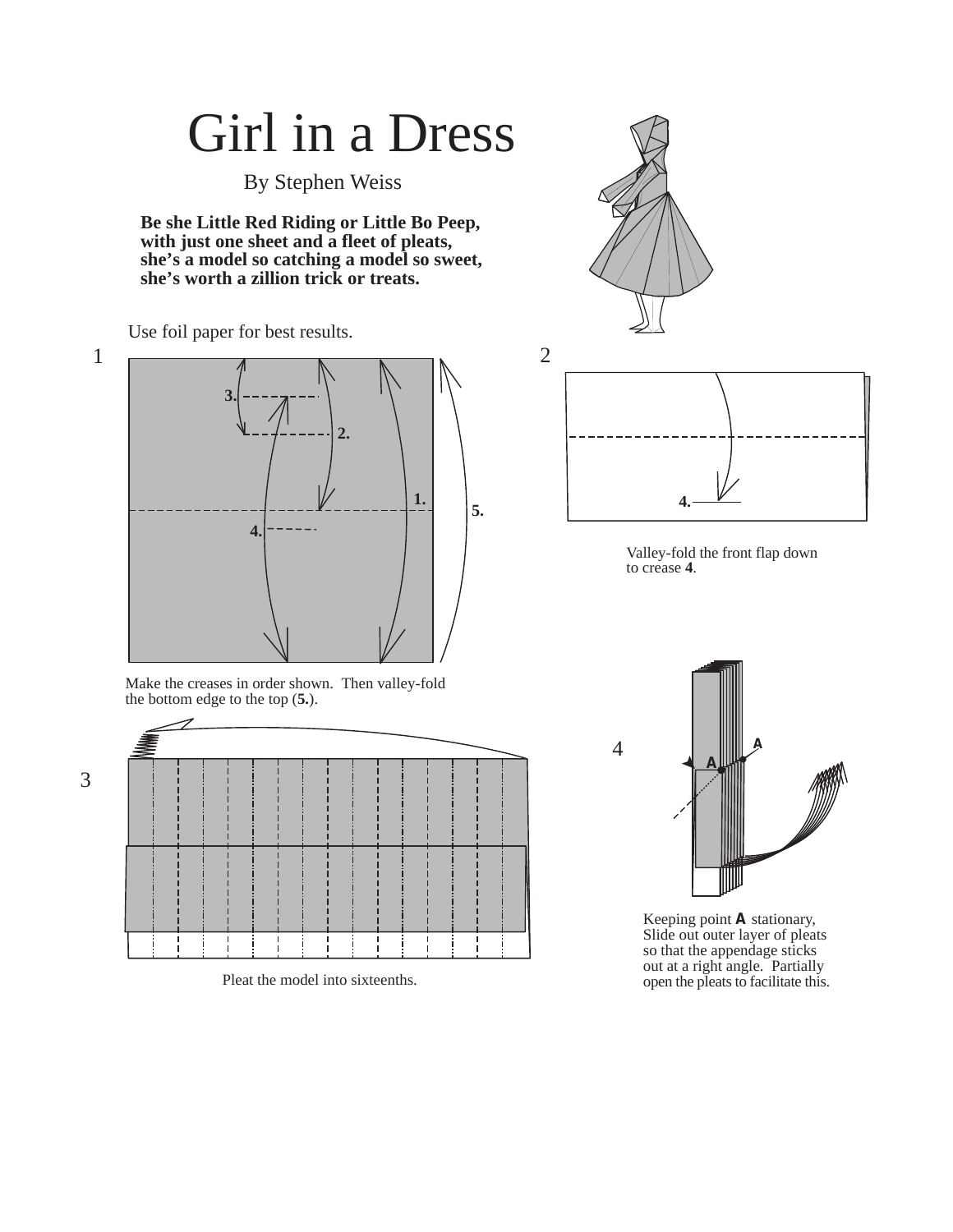



5

Rabbit-ear the arms to the right. Wrap the dress around the body evenly on the front and back.



Valley-fold down the front head. Outside-reverse-fold the hand. Valley-fold the left side of the skirt (all layers).